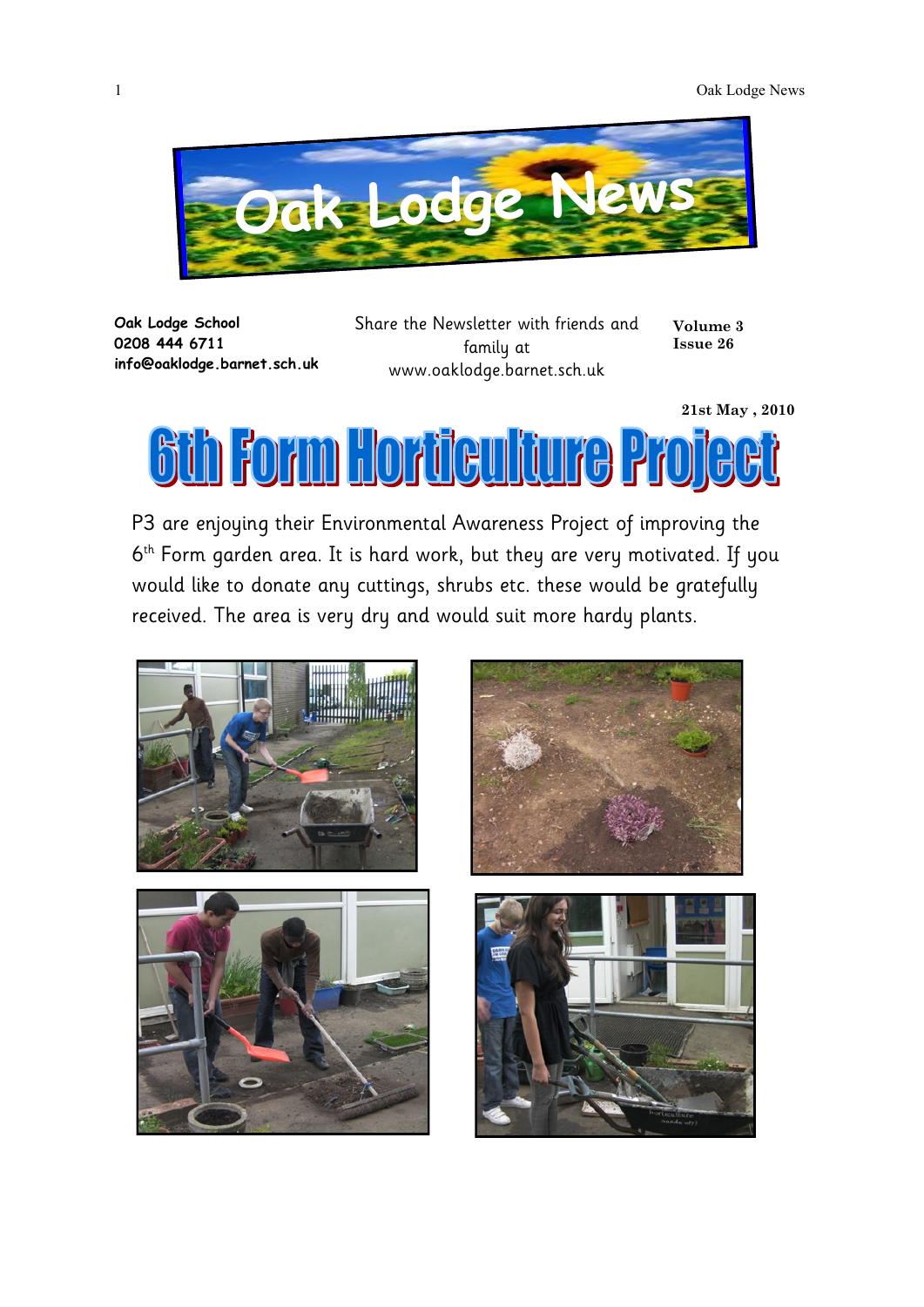## **News from the Headteacher**

#### **Half term Activities -31st May – 4 th June**

Barnet Council's Youth and Connexions Service has organised a programme of activities through 'Summer Uni London,' which include climbing, cricket and digital photography to name just a few! Courses are free and are open to all young people aged between 8 and 19 (up to 25 with disabilities).

To view or apply for any of the activities within Barnet, please log on to:

www.summerunilondon.org and click on the Barnet section of the website. Once young people have enrolled, their course place will be confirmed along with the course details via email.

**31st May – 6 th June** is National Family Week and Alexandra Palace will be hosting a free giant picnic extravaganza on Monday 31<sup>st</sup> May between 11am & 5pm. For more information, visit www.nationalfamilyweek.com.

#### **HOME START BARNET have families all over the borough of Barnet looking for**

**support…….**

**Do you have:**

- \_ **3 hours a week to spare?**
- \_ **Some experience of children?**

\_ **An ability to listen and support?**

\_ **A desire to give encouragement and boost confidence?**

**They are looking for caring people to help support and give friendship to parents in the borough of Barnet. They provide free training and pay travel expenses.** For more information phone 1008 371 0674

#### **New Minibus**

**Thanks to the generosity of the Variety Club and the London Borough of Barnet, we now have a brand new 17-seater minibus!**

**Jennifer Atkinson and Stephen Ben Amoah came with me to Moor Park Golf Course on Monda, where we were presented with the bus which has been sponsored by Addison Lee.**

**We are hoping that John Griffin from Addison Lee will come along to the school with other members of the Variety Club to meet more of the pupils. Further details to follow!**



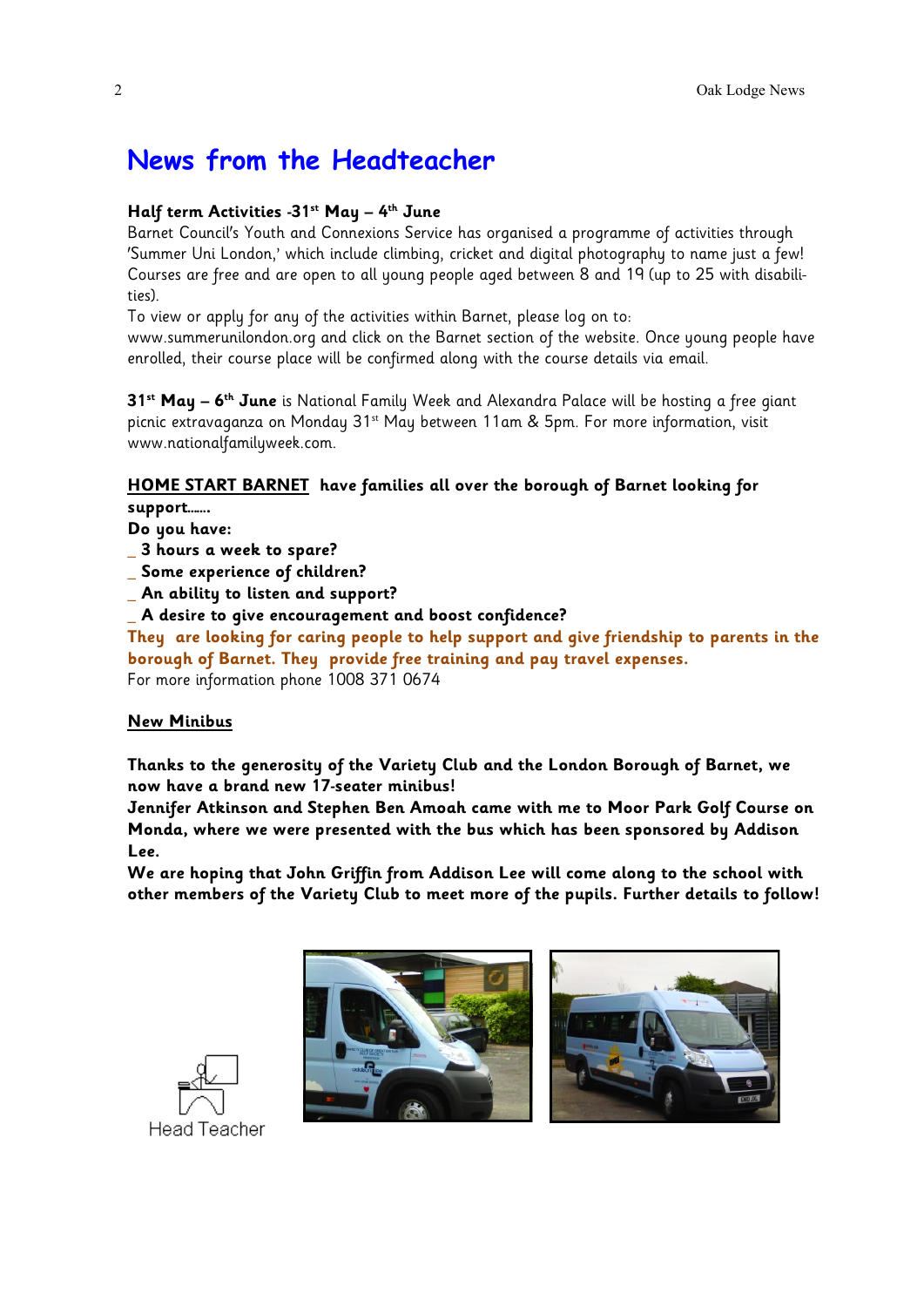### **From the classes.**

L4 have been practising using adjectives and choosing adjectives to describe the terrible Miss Truchbull in English!

L5 welcomed Edward to the class today, who will be joining us again next Friday. Both Edward and the established members of the class extremely well.